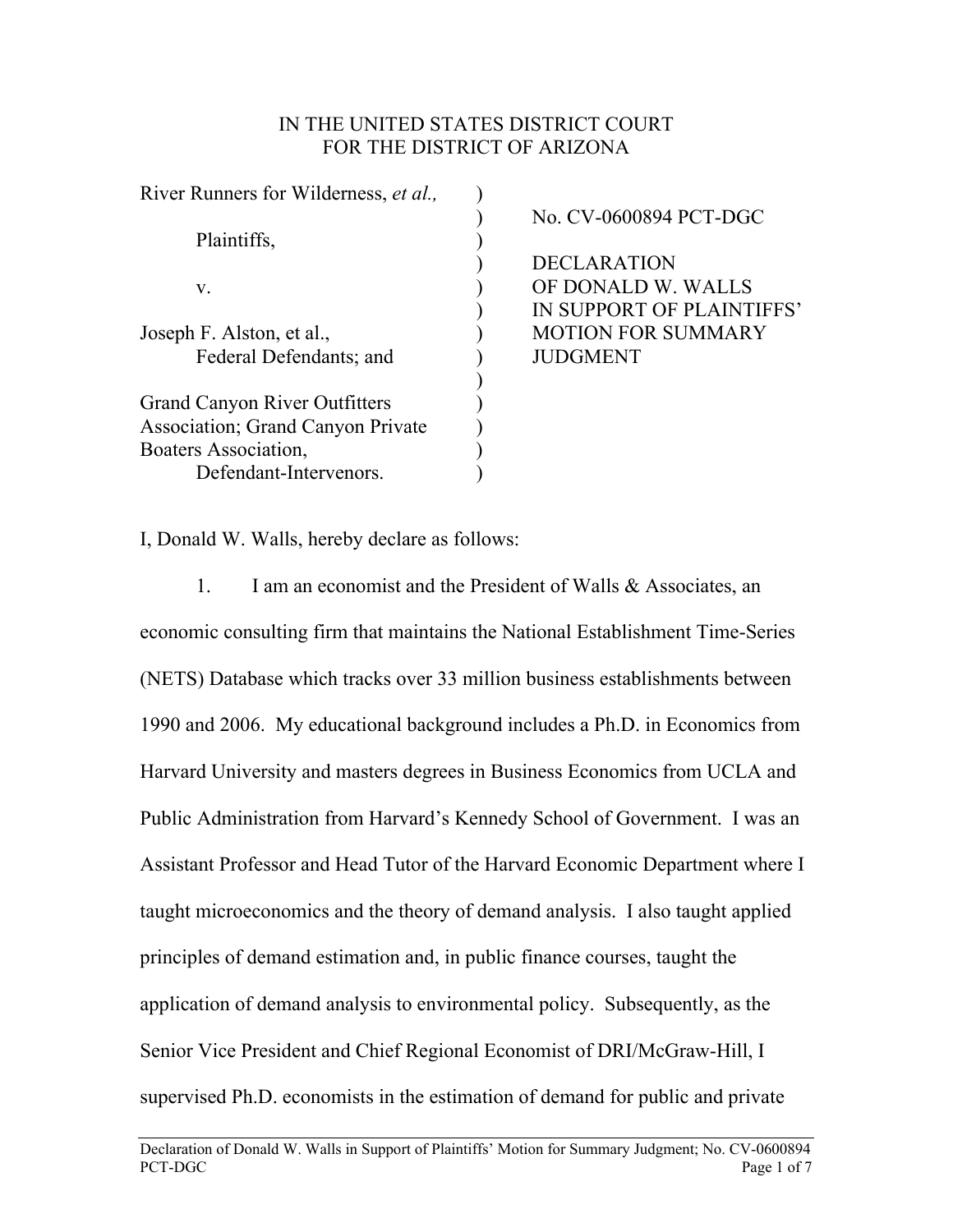goods and services and forecasted economic activity for all regions and sectors of the U.S. economy. In addition, I have been asked to testify before the California Air Resources Board and the California Energy Commission on proposed environmental policies and before the California and New York Public Utility Commissions on the impacts of expanded pipeline capacity and co-generation construction. My background, training and experiences all qualify me to discuss the National Park Service's approach to allocating access to a limited national resource. Attached as Exhibit A is my resume.

2. The Plaintiffs in this case asked me to explain in simple economic terms how use can be allocated when a resource is scarce and to discuss the role that demand for access plays in allocating access when use must be limited to protect the resource. I have reviewed the arguments in this case and the relevant pages in the Colorado River Management Plan Final Environmental Impact Statement, which explain how the National Park Service ("NPS") allocated use in its preferred alternative.

3. In a world in which NPS attempts to equitably allocate the use of a limited national resource like access to the "wilderness river experience" on the Colorado River, it must first determine the *demand* for that resource. A simple example explains why. What if the Colorado River could accommodate 50 thousand visitors each year and maintain the "wilderness river experience;" but, on average, there were only 30 thousand Americans who demanded such access in any year? Then any reasonable process that made the access available would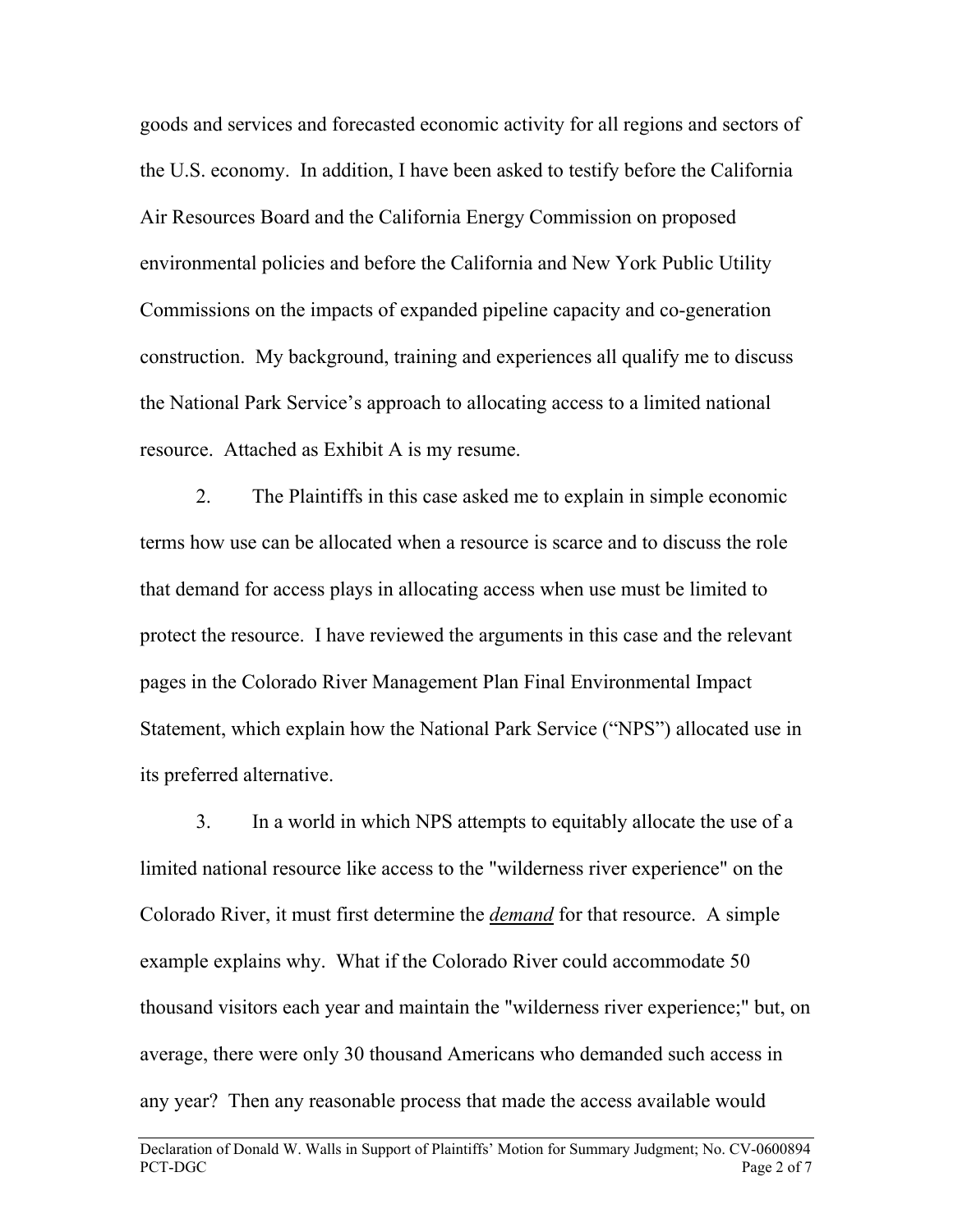conform to the need for equitable allocation because there is an excess of opportunities to enjoy the river and no reason to ration them. Alternatively, if more people demand access to the Colorado River (say 100 thousand annually) than can be accommodated and still sustain the "wilderness river experience," then the NPS must determine an equitable process for allocating access. Thus, the need for an allocation process is determined by the demand for access to the Colorado River.

4. In the face of excess demand for the "Colorado wilderness river experience," there are at least two economic solutions to this classic allocation problem (both have flaws):

a. NPS could simply *auction* the access permits to the River to the highest bidders, setting the price per permit that exhausts the available allotment<sup>1</sup>; or

b. NPS could use a *lottery system* to give all citizens who demand a Colorado River experience an equal chance and then charge a reasonable administrative fee for the service.

Both approaches are economically "fair" only if they give citizens, of equal means, "equal access" to the ColoradoRiver experience.

 $\overline{a}$ 

<sup>1</sup> This solution is for illustrative purposes only given that NPS is prohibited by the Organic Act from selling access, other than a reasonable administrative fee, to public lands. In economic terms, the public policy behind protecting free public access recognizes that when people have different incomes, those with the higher incomes would be able to outbid people with lower incomes and thereby have greater access opportunities than other members of the public.

Declaration of Donald W. Walls in Support of Plaintiffs' Motion for Summary Judgment; No. CV-0600894 PCT-DGC **Page 3 of 7**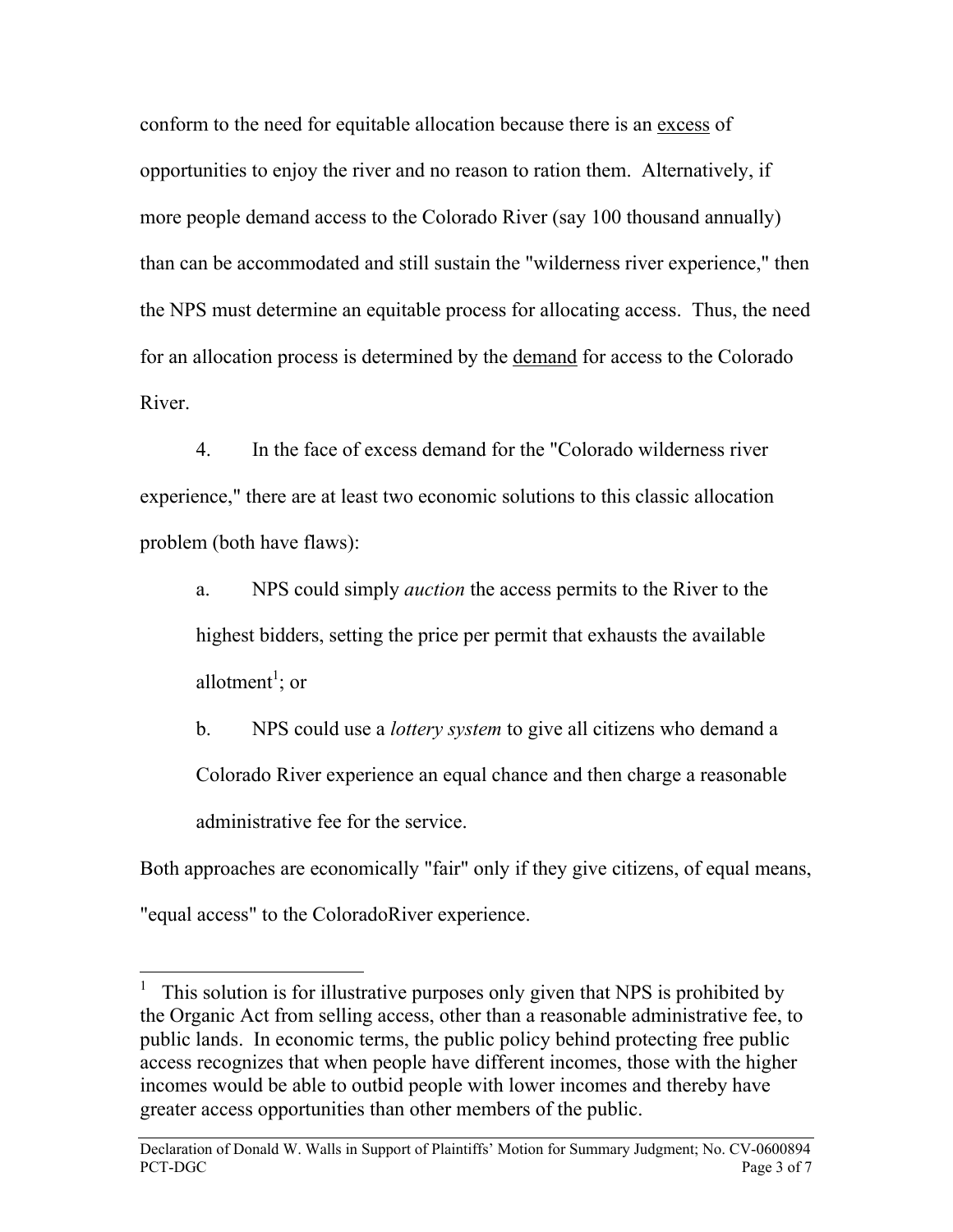5. Solution 1 has the advantage that those who place the highest value on the Colorado River experience can bid more, express their preferences, and increase their chance of getting access to the river. Those willing to pay the most for the experience would be rewarded with access and the NPS would capture the "economic rents" associated with fees that were higher than the NPS's costs of running the auction and providing the river access. An "economic rent" is the return that an asset earns because of its scarcity. The return can be a financial or non-financial benefit. Any time a resource is scarce and has significant demand, it earns an economic rent because it cannot be reproduced elsewhere. These "economic rents" exist here because there is less "Colorado River experience" than is demanded. Thus, the market-clearing price for this experience exceeds the cost of providing it. In an economically competitive world, the supply would simply expand until the market-clearing price fell to the supply cost. But, with a fixed amount of "Colorado River experience," that is not possible. As a consequence, "economic rents" arise.

 6. However, how *equitable* Solution 1's outcome is depends crucially on the underlying *income distribution*. If there are significant income differences between bidders for the Colorado River experience, then high income bidders (with the same preferences for the experience) would consistently outbid low income bidders. The net effect would be that the Colorado River experience would become a higher income patron activity.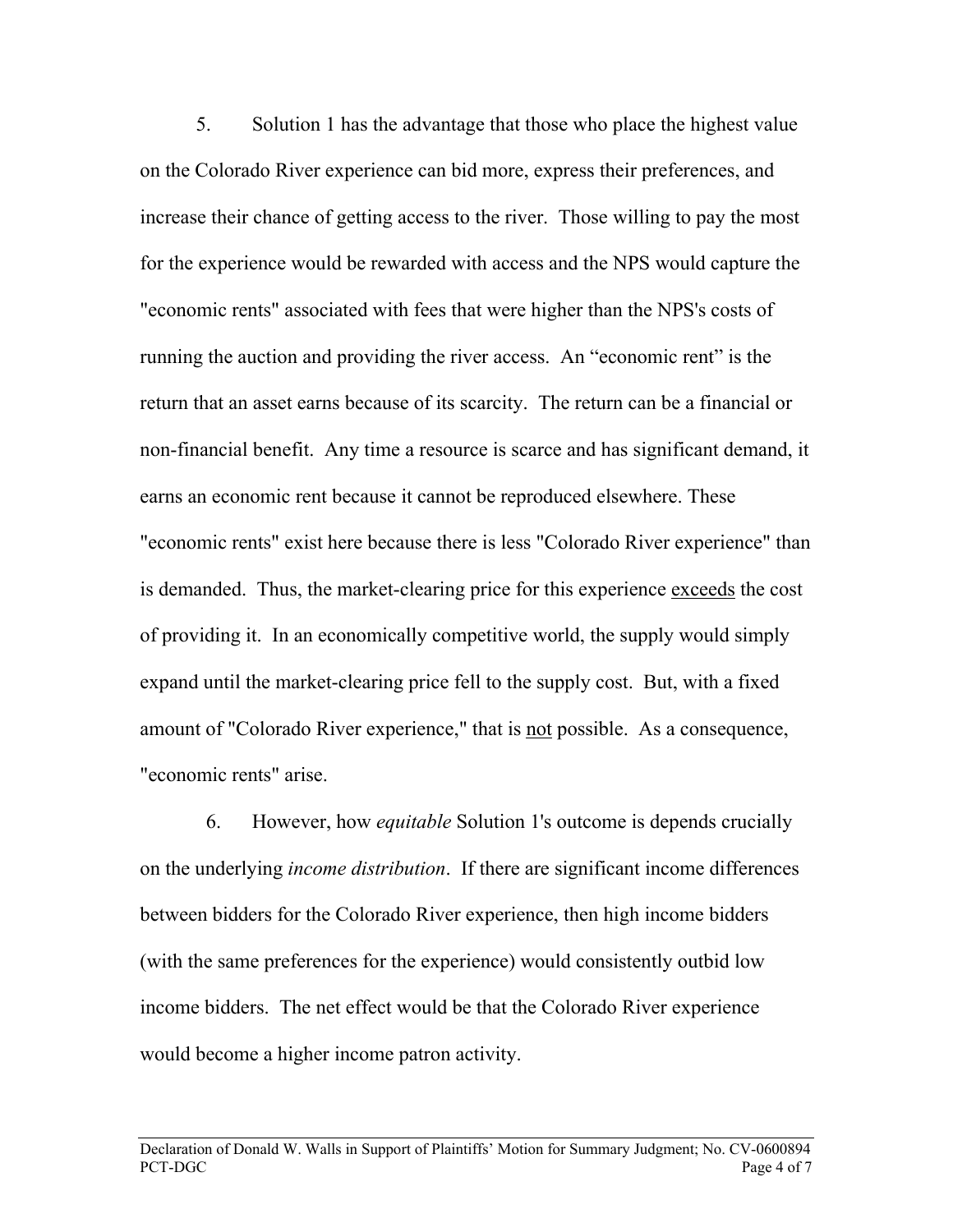7. Solution 2 solves this inequity by giving all citizens with demand for the Colorado River experience an equal chance at access. By only charging a nominal administrative fee, NPS would forego the "economic rents" that it could charge for access.

8. The National Park Service, recognizing that some of those who demand a Colorado river experience need outfitters, has decided to allocate use evenly between the concessionaires user-days (and thus indirectly commercial users) and NPS's estimate of user-days to be used by the noncommercial boating public. Under what circumstances would this allocation scheme be equitable, like Solutions 1 or 2? Only if those demanding a Colorado River experience, on average, had an underlying demand for outfitter services that would result in their using the outfitter's user-days one-half of the time would this scheme be as equitable.<sup>3</sup> To determine such a result, NPS must have determined the *joint demand* for both a Colorado River experience and outfitter services.

9. If NPS did not determine the joint demand, then arbitrarily splitting the access 50-50 between commercial and noncommercial user-days has two

 $\overline{a}$ 

<sup>3</sup> This only evaluates the basic issue of overall access levels and assumes that all other factors are equal, such as seasonal allocations and other trip limitations. In addition, this declaration does not address the potential inequities involved in using user-days as the measure of use, over other relevant factors such as number of launches, number of people, group size or trip length.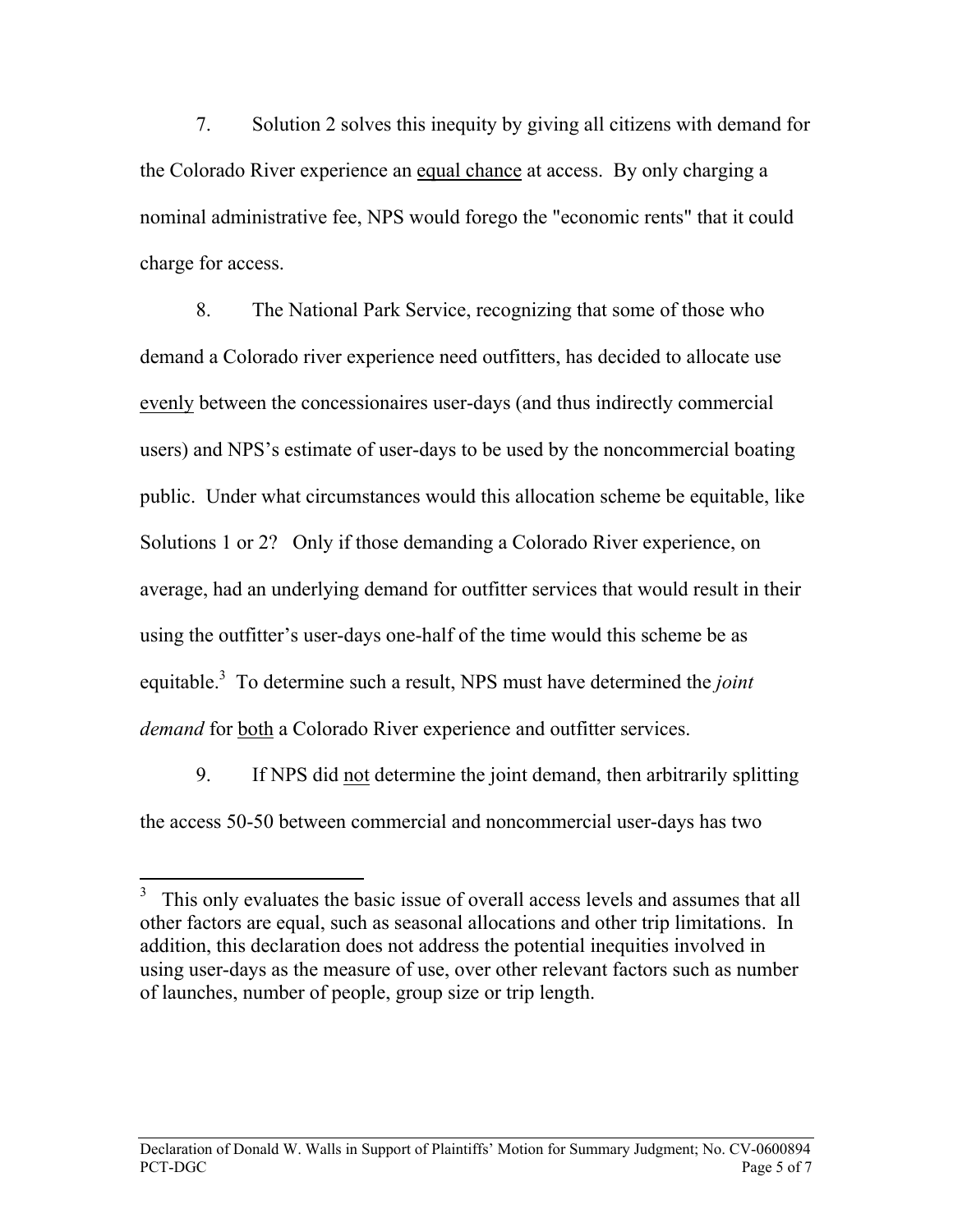deleterious outcomes. NPS could be either (a) severely limiting the use of outfitters (because, for instance if 90% of potential river users would--after gaining access permits--desire to hire an outfitter, there would not be enough commercial permits) or (b) arbitrarily increasing the unnecessary use of commercial outfitters with an overabundance of user-days at the expense of noncommercial users. In either case, NPS is transferring the "economic rents" associated with limited access to the Colorado River experience to commercial outfitters.

10. For example, assume that State public university admittance was meant to be fairly available to all qualified students but there were only enough admissions to serve 25% of those eligible each year. If the University gave half of the available admission slots to those who could bid the most for tuition and the other half to winners of a lottery, would that be consistent with making education "fairly available to all qualified students?" Obviously it would not. What if, in addition, the University let an outside commercial organization sell one-half of the admissions and keep all proceeds above the normal tuition paid by all students? This is analogous to what the commercial outfitters are allowed to do with Colorado River access. They can charge whatever the market will bear for not only their services but for "access" to the river they provide that is only available in limited quantities elsewhere. For those who just want access and do not want the services of the concessionaires, they are harmed further by being forced to pay the cost of a guide service when they do not need it.